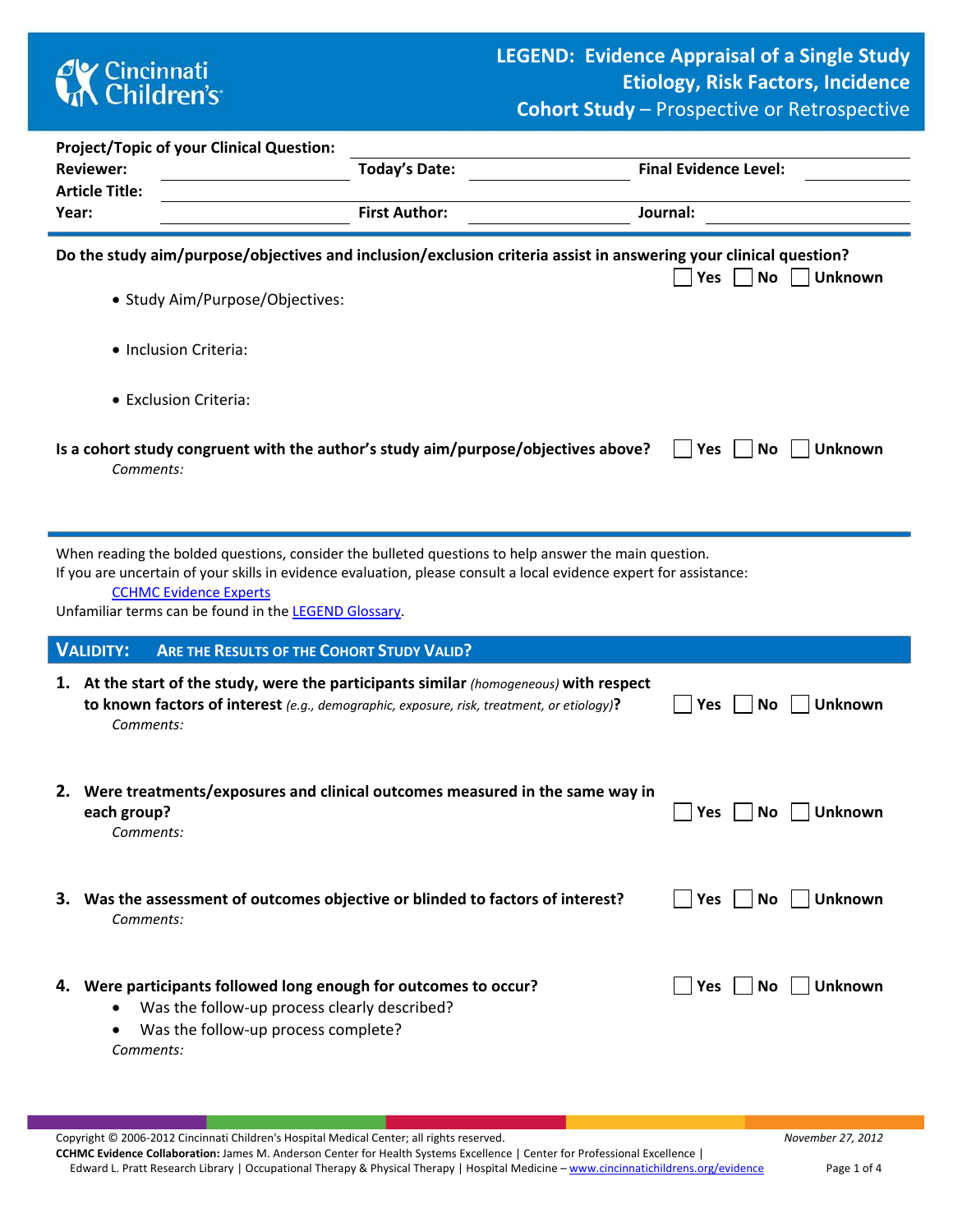

• *For an Etiology Study:* How strong is the association between exposure and outcome? *(What is the correlation or estimate of risk?)*

Copyright © 2006-2012 Cincinnati Children's Hospital Medical Center; all rights reserved. *November 27, 2012*

**CCHMC Evidence Collaboration:** James M. Anderson Center for Health Systems Excellence | Center for Professional Excellence | Edward L. Pratt Research Library | Occupational Therapy & Physical Therapy | Hospital Medicine – [www.cincinnatichildrens.org/evidence](http://www.cincinnatichildrens.org/evidence) Page 2 of 4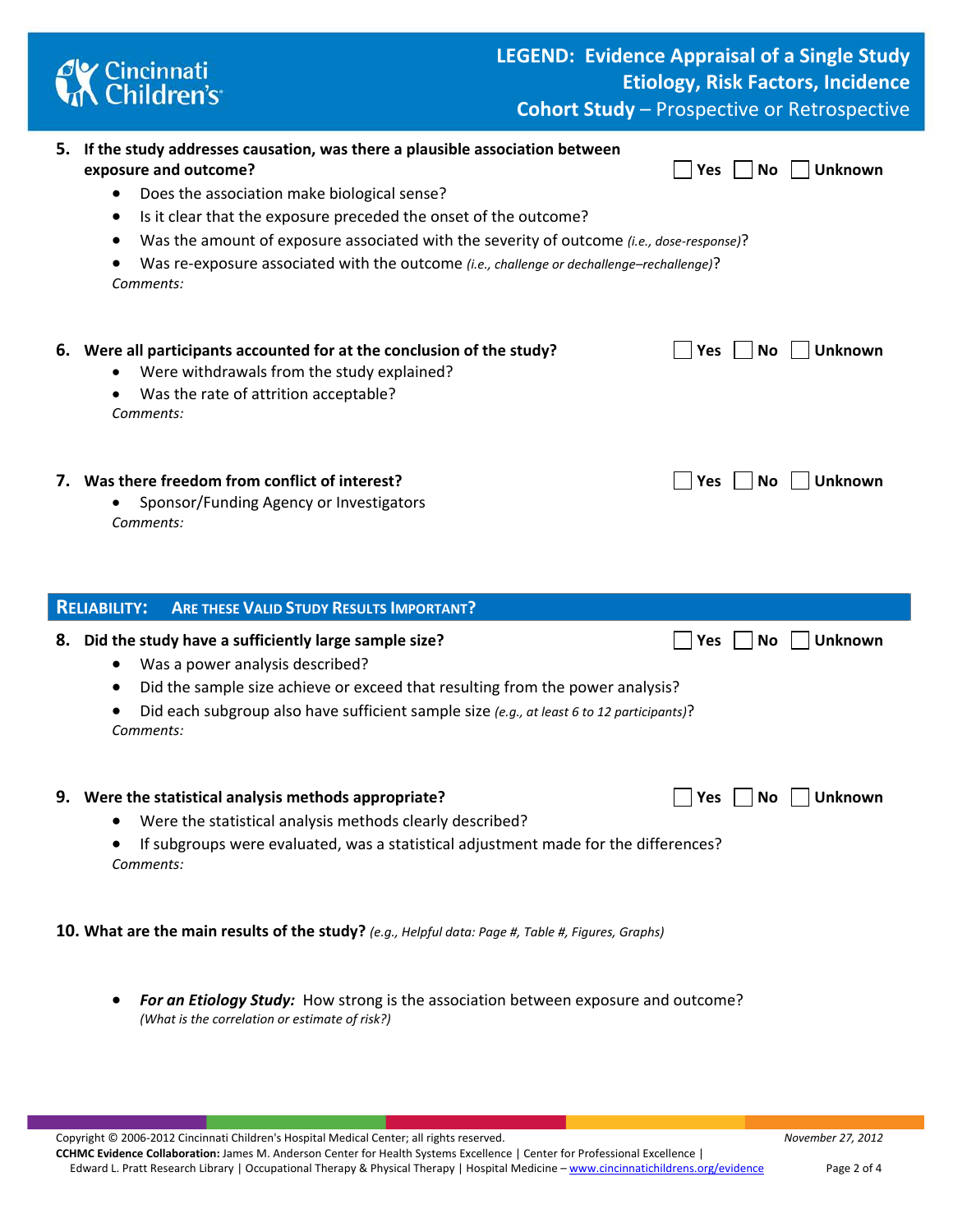

| For an Incidence Study: What is the rate?<br>(e.g., number per population per year or other time period)                                                                                                                                                                                                                |                                           |
|-------------------------------------------------------------------------------------------------------------------------------------------------------------------------------------------------------------------------------------------------------------------------------------------------------------------------|-------------------------------------------|
| What were the measures of statistical uncertainty (e.g., precision)?<br>٠<br>(Were the results presented with Confidence Intervals or Standard Deviations?)                                                                                                                                                             |                                           |
| 11. Were the results statistically significant?<br>Note: This question may not be applicable in all incidence studies.<br>Comments:                                                                                                                                                                                     | Unknown<br>No.<br><b>Yes</b>              |
| 12. Were the results clinically significant?<br>If potential confounders were identified, were they discussed in relationship<br>$\bullet$<br>to the results?<br>Comments:                                                                                                                                              | <b>Unknown</b><br><b>No</b><br><b>Yes</b> |
| <b>APPLICABILITY: CAN I APPLY THESE VALID, IMPORTANT STUDY RESULTS TO TREATING MY PATIENTS?</b>                                                                                                                                                                                                                         |                                           |
| 13. Can the results be applied to my population of interest?<br>Is the setting of the study applicable to my population of interest?<br>$\bullet$<br>Do the patient outcomes apply to my population or question of interest?<br>٠<br>Were the patients in this study similar to my population of interest?<br>Comments: | <b>No</b><br><b>Unknown</b><br>Yes        |
| 14. Are my patient's and family's values and preferences satisfied by the knowledge<br>gained from this study (such as outcomes considered)?<br>Comments:                                                                                                                                                               | Unknown<br>No<br><b>Yes</b>               |
| 15. Would you include this study/article in development of a care recommendation?<br>Comments:                                                                                                                                                                                                                          | Unknown<br>Yes<br>No                      |

**ADDITIONAL COMMENTS OR CONCLUSIONS ("TAKE-HOME POINTS"):** 

Copyright © 2006-2012 Cincinnati Children's Hospital Medical Center; all rights reserved. *November 27, 2012*

**CCHMC Evidence Collaboration:** James M. Anderson Center for Health Systems Excellence | Center for Professional Excellence | Edward L. Pratt Research Library | Occupational Therapy & Physical Therapy | Hospital Medicine – [www.cincinnatichildrens.org/evidence](http://www.cincinnatichildrens.org/evidence) Page 3 of 4